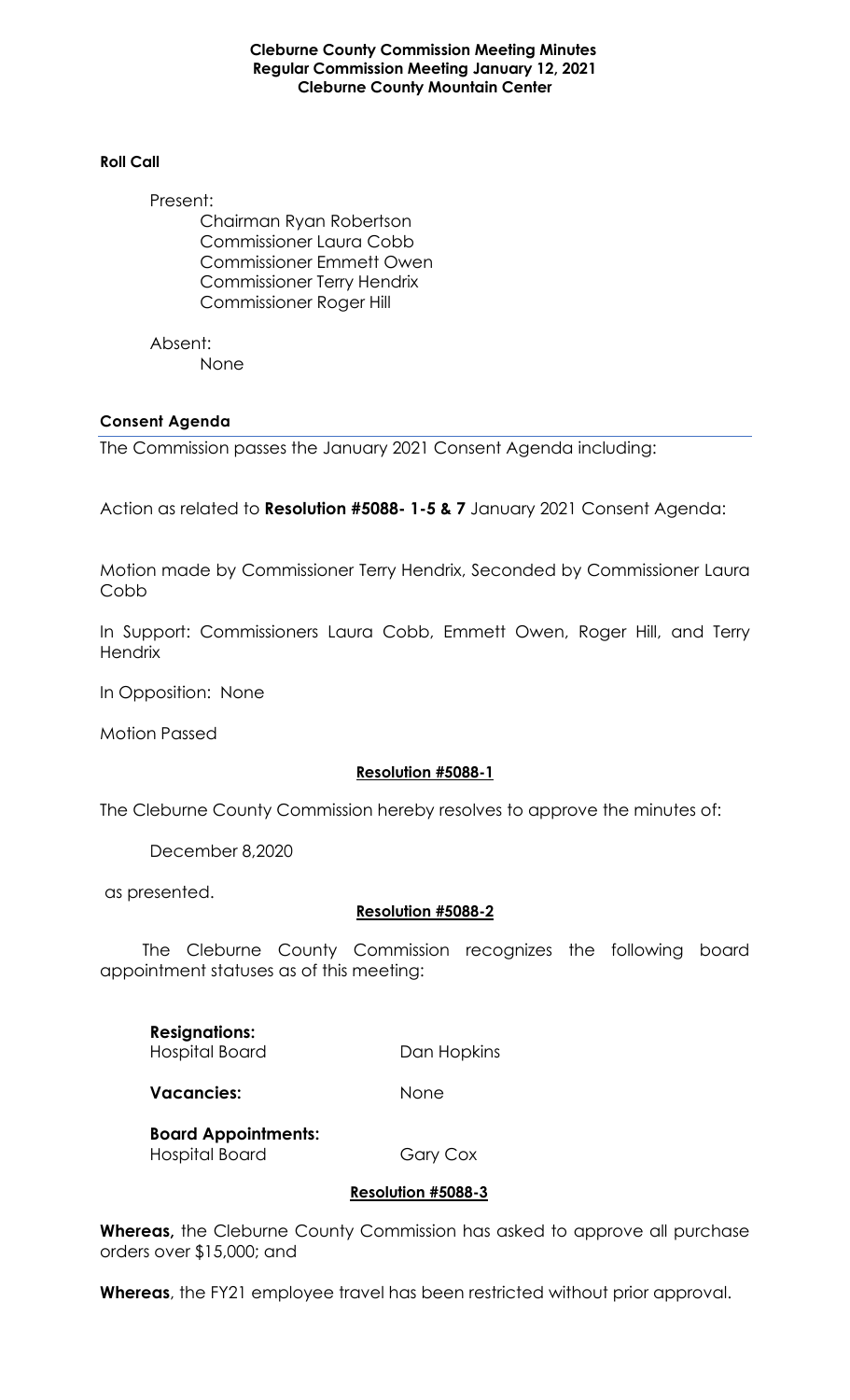January 12, 2021 **Therefore,** the Cleburne County Commission hereby approves the following requests:

Cleburne County Engineer Bridge Inspections  $$ 25,000$ ACCA Road Supervisor Training / Travel Costs \$800

# **Resolution #5088-4**

Whereas, the Commission has previously passed a Continuity of Operations Plan for the duration of the State of Emergency declared as a result of the COVID-19 situation or until the January meeting, whichever comes first; and

Whereas, we have reached the January meeting and the State of Emergency is still active.

Therefore, the Cleburne County Commission extends the Continuity of Operations Plan for the duration of the State of Emergency, or the Commission's February meeting, whichever comes first.

## **Resolution #5088-5**

Whereas, the Cleburne County Commission has made purchases through the CARES Act for the Volunteer Fire Departments within the County; and

Therefore, the Cleburne County Commission authorizes the County Administrator to proceed with the formal transfer of the following equipment:

- (8) Extractors
- (3) Breathing Air Compressor

#### **Resolution #5088-7**

Whereas, the Cleburne County Commission established the county solid waste collection fee by Resolution #4839-7, and

Whereas, said resolution reserves the expenditure authority for such funds to the Commission, and

Whereas, some appropriate expenditures include the establishment of Solid Waste Convenience Centers, and

Whereas, Commissioner Hendrix has recommended a location for establishing a third Convenience Center on property owned by the County in District 4, and

Whereas, such construction shall require a budget amendment to authorize the transfer of funds from the Solid Waste Collection Fund to the County Engineer's Environmental line item.

Therefore, be it Resolved that the County Engineer is authorized to begin establishing said facility and to expend no more than \$50,000 from the Solid Waste Collection fees once said funds are transferred to the Environmental line item.

#### **New Business:**

# **A. Convenience Center**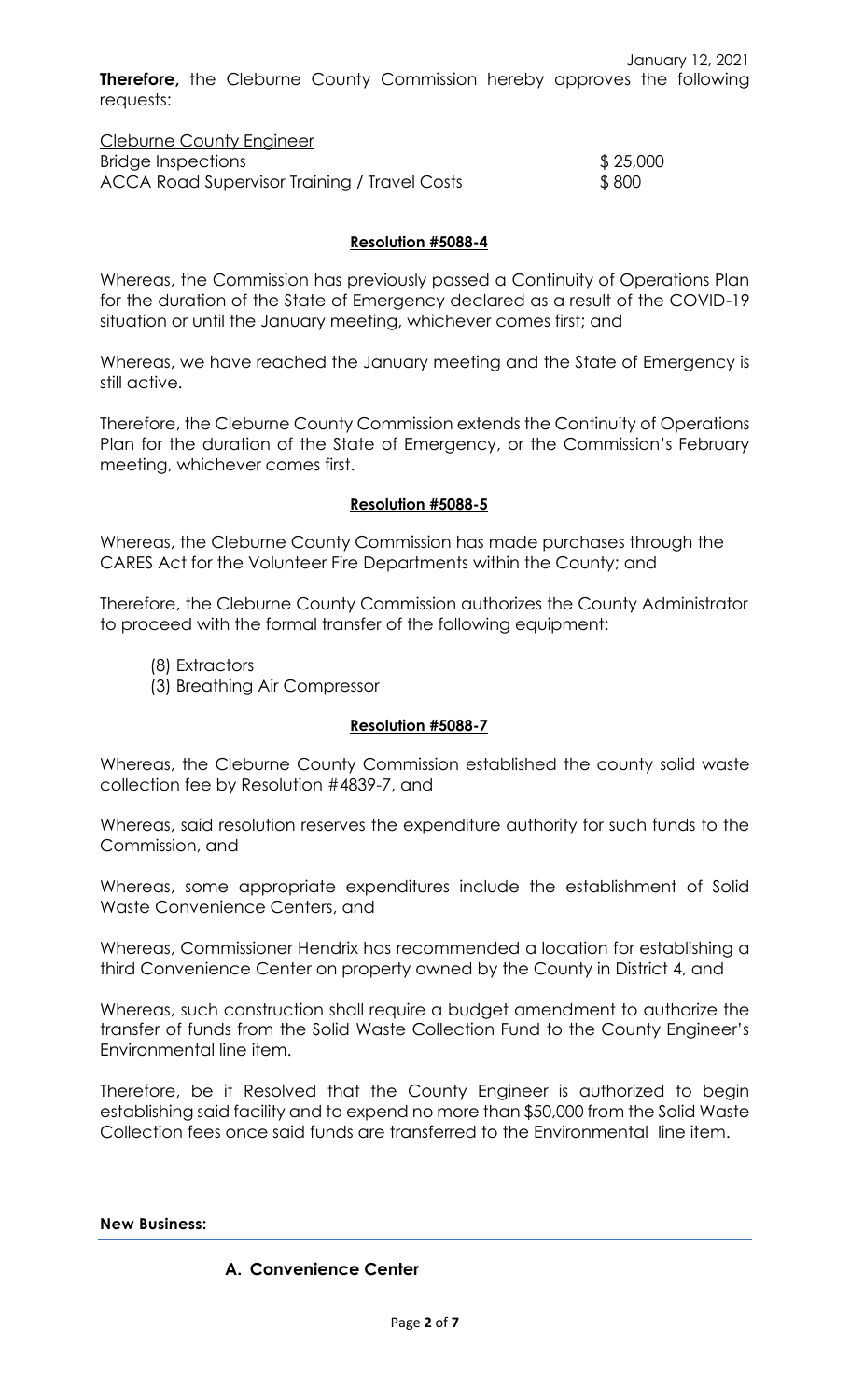Motion made by Commissioner Terry Hendrix, Seconded by Commissioner Emmett Owen

In Support: Commissioners Laura Cobb, Emmett Owen, Roger Hill, and Terry **Hendrix** 

In Opposition: None

Amended Motion passed.

# **Resolution #5089**

Whereas, the Cleburne County Commission established the county solid waste collection fee by Resolution #4839-7, and

Whereas, said resolution reserves the expenditure authority for such funds to the Commission, and

Whereas, some appropriate expenditures include the establishment of Solid Waste Convenience Centers, and

Whereas, Commissioner Hendrix has recommended a location for establishing a third Convenience Center on property owned by the County in Trickum Valley.

Therefore, be it Resolved that the County Engineer is authorized to begin investigating the feasibility of establishing a third Convenience Center.

*Commissioner Terry Hendrix understands that this is in District 4; however, he has exhausted all available land options in the Ranburne area. Commissioner Hendrix wishes to take expenses out of the Rainy-Day fund for this project.*

*Commissioner Laura Cobb expresses her concerns about using the Rainy-Day Fund for the project and about the area being secure.*

*Commissioner Terry Hendrix states that the County Engineer has been looking into the area already, but he can get more information for the Commission for next month's meeting to discuss the project in further.*

*Chairman Ryan Robertson asks County Attorney Jason Odom if the resolution can pass without a funding source.*

*County Attorney Jason Odom suggests that the Commission amend the resolution to investigate the feasibility to establish a third convenience center.*

#### **B. Purchase of bus**

Action as related to **Resolution #5090** Purchase of bus

Motion made by Commissioner Emmett Owen, Seconded by Commissioner Terry **Hendrix** 

In Support: Commissioners Laura Cobb, Emmett Owen, Roger Hill, and Terry **Hendrix**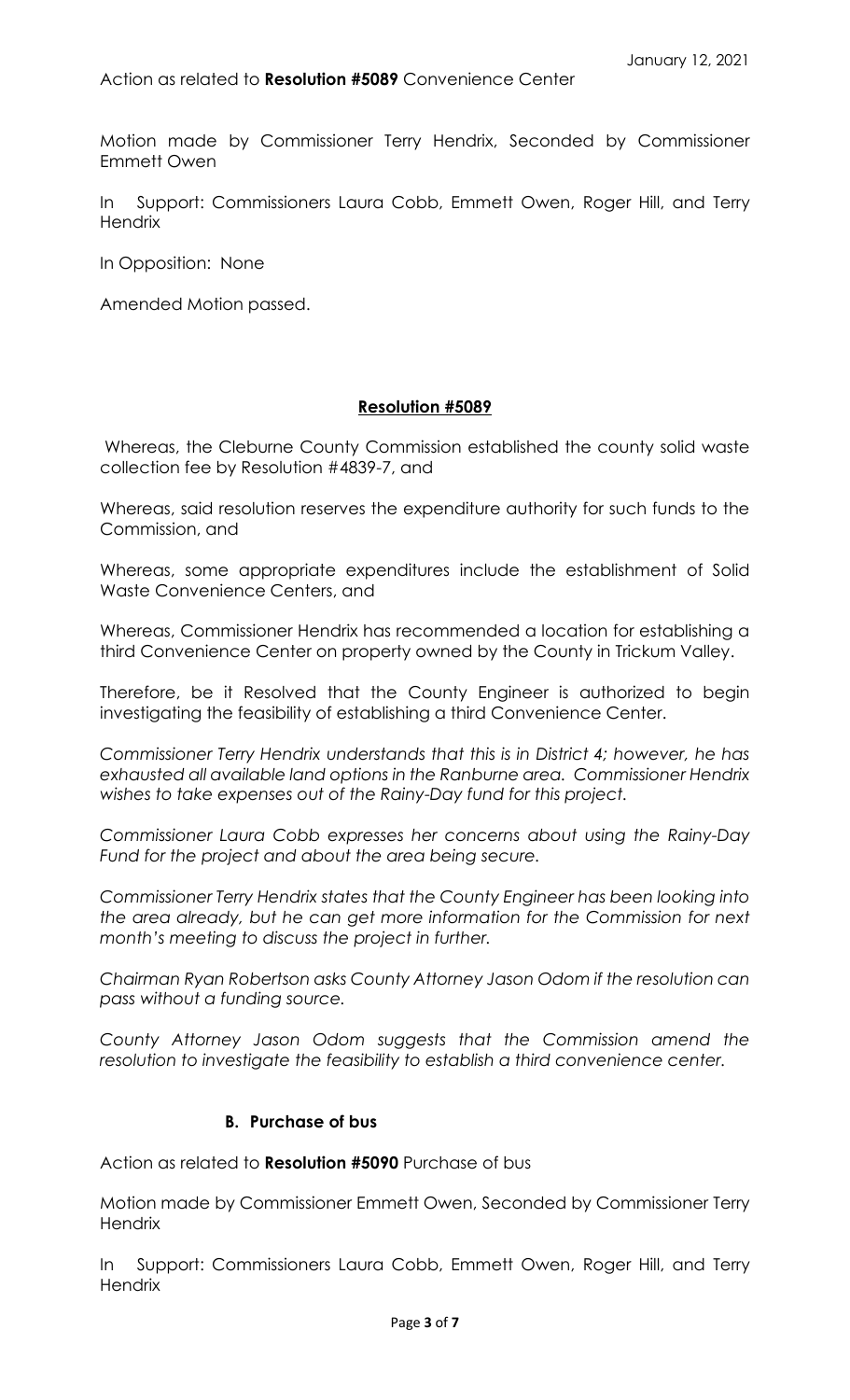In Opposition: None

Amended Motion Passed

## **Resolution #5090**

Whereas, Commissioner Emmett Owen has been asked to assist with the costs of the City of Heflin's efforts to purchase a bus; and

Whereas, Commissioner Owen has agreed to apply up to \$3000 from his discretionary funds to assist with the purchase.

Therefore, the Cleburne County Commission authorizes this application of funds, recognizing it as having a valid public purpose, being in agreement with the County's Discretionary Fund Policy adopted September 16th, 2013, and a valid use of the earmarked Tobacco Tax that funds the Commissioner's discretionary allocations.

*Commissioner Emmett Owen asks to amend the resolution in saying he will give \$3000 from his discretionary funds. Commissioner Owen explains that the City will use the bus to distribute meals.*

## **Reports from staff:**

- **A.** County Administrator Kim Brown informs the Commission that all Cares Act claims have been submitted and are currently being reviewed.
- **B.** County Engineer Lee Estes updates the Commission on the Rebuild Alabama reports from FY20 for three projects:
	- Leveling and patching on CR 43 was not started due to scheduling conflicts and will pick back up in March.
	- CR 50 bridge replacement is 95% finished was but was halted due to waiting on material
	- CR10 Federal exchange project was not started due to scheduling conflicts and will pick up in March.

*Commissioner Hendrix asks County Engineer Lee Estes if the prices are locked from last year.*

*County Engineer Lee Estes confirms the prices will not go up.*

County Engineer Lee Estes tells the Commission that he would like to add a Senior Environmental Manager position to the Environmental Department.

**C.** County Attorney Jason Odom has no updates.

## **Old Business:**

There is no Old Business to attend to this meeting.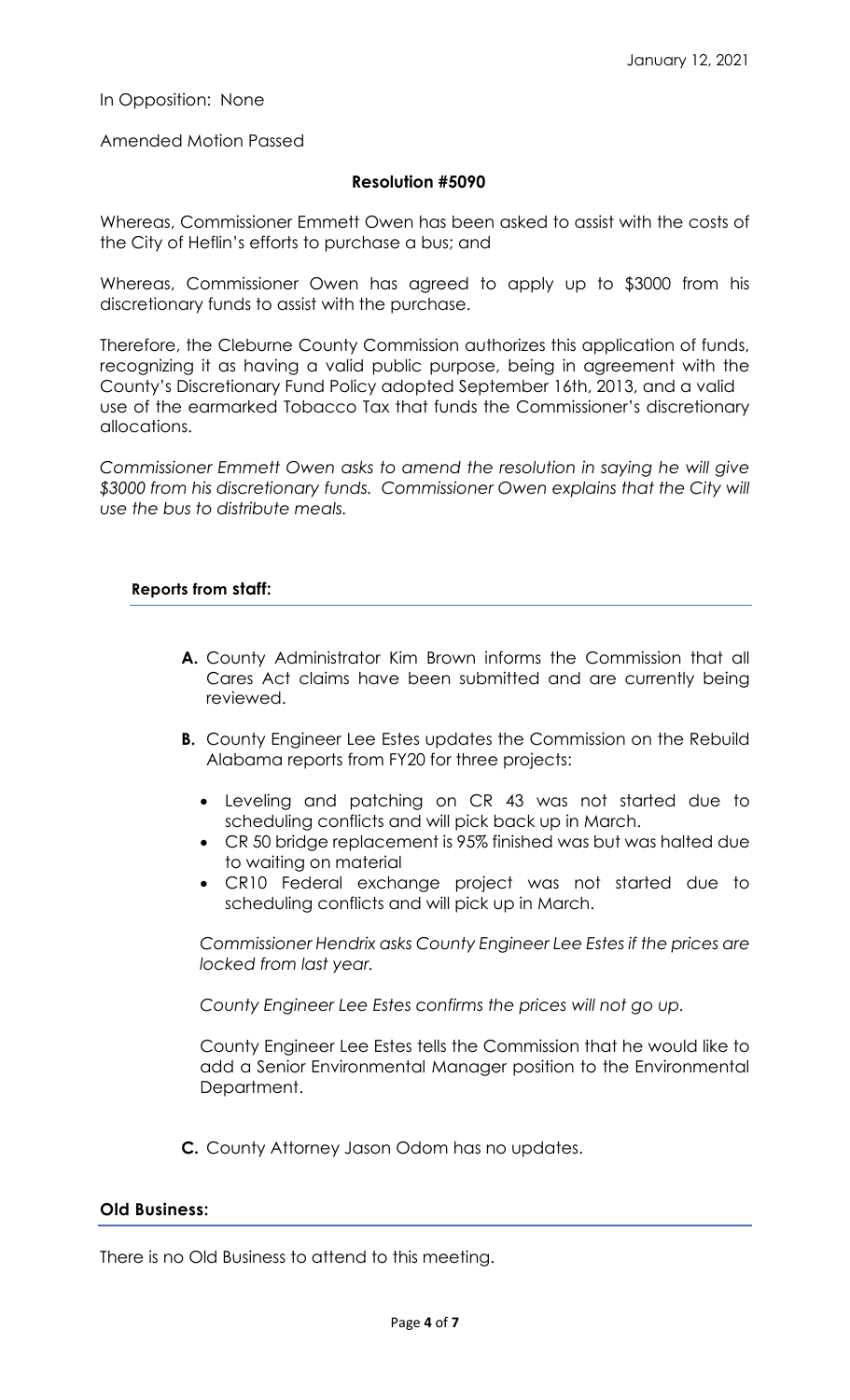#### **Discussion Items from the Chairman and Commission:**

Commissioner Hendrix asks if a resolution is needed for the Senior Environmental Manager Position. He asks if the current Environmental Manager position can be dropped a pay grade.

County Engineer Lee Estes would like to add the new position and change the Environmental Manager position to part-time due to losing the temporary position and the possibility of opening more Convenience Centers.

Human Resource Officer Lisa Milinkovich explains that he is not losing a temporary position as this was only to be a temporary service until the Environmental Position was filled. Our policy only allows for a temporary employee for two years and the current temporary employee will have exceeded this time next month.

County Attorney Jason Odom advises that the Commission pass a resolution tasking the County Attorney and HR to work with the County Engineer to verify if changes to the Environmental Department positions are feasible.

Commissioner Hendrix makes a motion to add the resolution to new business.

Commissioner Owen seconds. Passes unanimously to add to new business.

#### **C. Task the County Attorney and HR to work with the County Engineer to verify if changes are needed to the Environmental Department positions.**

Action as related to **Resolution #5091** Task the County Attorney and HR to work with the County Engineer to verify if changes are needed to the Environmental Department positions.

Motion made by Commissioner Terry Hendrix, Seconded by Commissioner Emmett Owen

In Support: Commissioners Laura Cobb, Emmett Owen, Roger Hill, and Terry **Hendrix** 

In Opposition: None

Motion Passed

# **Resolution #5091**

Task the County Attorney and HR to work with the County Engineer to verify if changes to the Environmental Department positions are feasible.

*Commissioner Hendrix discusses the mechanical problems of one of the Engineer's vehicles, and the possibility of swapping the bed from the broken vehicle to the EMA's box truck, so the County Engineer will have a working mechanic's vehicle*.

*County Administrator Kim Brown tells the Commission that this is a vehicle that was purchased with CSEPP funds for Search and Rescue.*

*County Engineer informs the Commission and Ms. Brown that this is not the black Dodge that that has previously been transferred.*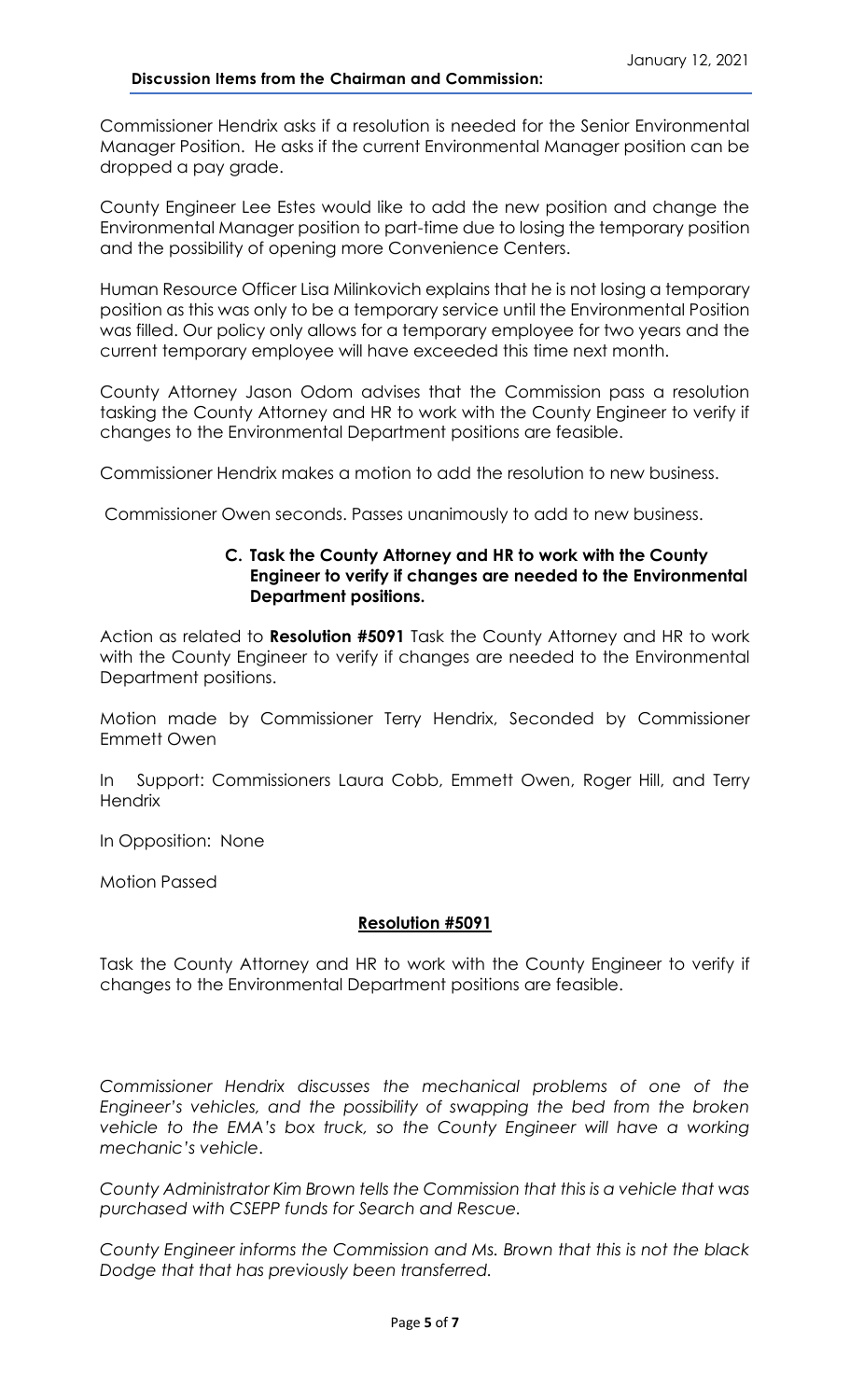Commissioner Hendrix makes a motion to add to new business the transfer of the Box Truck from the EMA Department to the County Engineer's Department.

Commissioner Owen seconds. Add to new business passes unanimously.

# **D. Transfer of Mobile Command Unit to Engineer**

Action as related to **Resolution #5092** Transfer of Mobile Command Unit to Engineer

Motion made by Commissioner Terry Hendrix, Seconded by Commissioner Emmett Owen

In Support: Commissioners Laura Cobb, Emmett Owen, Roger Hill, and Terry **Hendrix** 

In Opposition: None

Motion Passed

# **Resolution #5092**

Transfer the Box Truck from the EMA Department to the County Engineer's Department.

*Commissioner Owen discusses possibilities for the Gator that has been returned to the Commission from Search and Rescue. He hates to see things go to waste.* 

*Commissioner Cobb suggests that we contact other Emergency Agencies before proceeding with any decisions.* 

*Commissioner Hill discusses the possibilities of closing County Road 855*.

Commissioner Hill makes a motion to add to new business.

Commissioner Hendrix seconds. Passes Unanimously to add to new business.

# **E. Closure of CR 855**

Action as related to **Resolution #5093** Closure of CR 855

Motion made by Commissioner Roger Hill, Seconded by Commissioner Terry **Hendrix** 

In Support: Commissioners Laura Cobb, Emmett Owen, Roger Hill, and Terry **Hendrix**